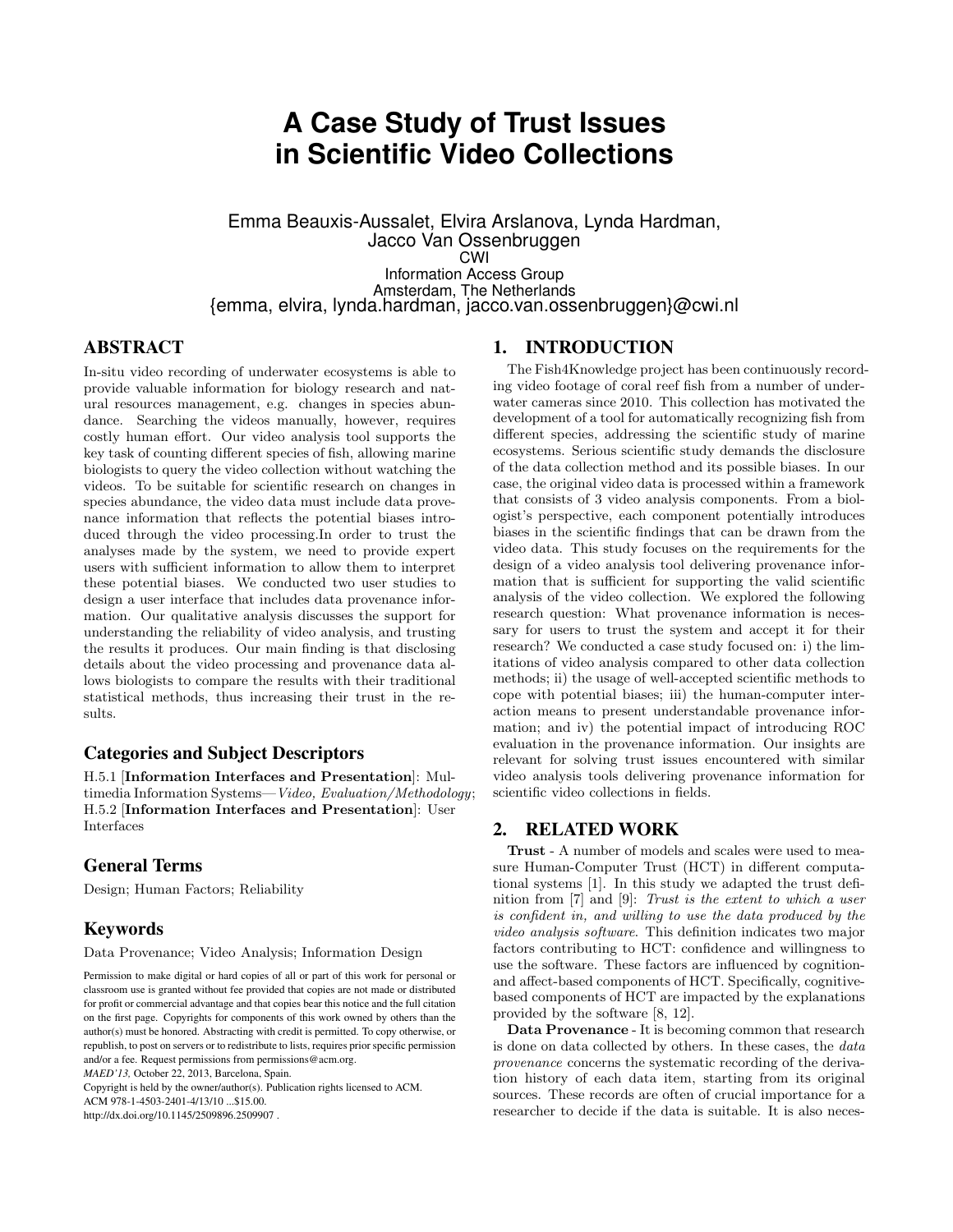

Figure 1: A version of the performance measure shown to participants.

sary to be able to replicate the data if needed. [11] provides an extensive overview on the topic. Tool support for maintaining data provenance is common in scientific workflow systems such as Kepler [6] and Taverna [10]. W3C recently developed a common model and metadata format to express and exchange provenance information, see the PROV Ontology [5] for more information. Use cases of data provenance for the biology and image processing domains can be found in [2, 3, 4].

#### 3. EXPERIMENTAL SET-UP

We recruited 11 participants (2 professors, 8 researchers, 1 master student) working in the biology research domain from Greece, the Netherlands and Taiwan, by using the snowball technique. We used a semi-structured interview followed by an experiment with an online interface. 4 participants were not able to complete the experiment, but completed the interview.

Semi-structured interviews - We asked participants about their topics of research, their information needs, their current data collection practices and corresponding potential biases, and their envisaged usage of our video analysis tool. Early user interviews were reported in a project deliverable<sup>1</sup>. User interviews were transcribed and independently interpreted by two of the authors. Interpretations were compared and synthesized into 7 typical cases, as summarized in Table 1. We focused on the comparison of implicit biases associated with the different data collection methods. This is useful to understand how users are likely to deal with the potential biases introduced by video analysis.

Experiment - We exposed participants to 3 experimental versions of the video analysis system with different measures of its performance, e.g. Fig. 1. The experimental system shown to participants concerned detecting and counting fish. The performance measures consisted of comparing automatic detections with manual detections from a groundtruth. We introduced the basic technical concepts which are necessary to understand the measure. These are introduced with gradually increasing levels of complexity, in 3 subsequent versions. The 1st version introduced the concept of ground-truth. It presented the manual and automatic fish counts, and the number of videos in the ground-truth dataset and in the large overall collection. The 2nd version, illustrated by Fig. 1, introduced the concepts of True Positive, False Negative and False Positive (True Negatives were not used for the evaluation of fish detection since they are not constant across the versions of the video analysis software). The 3rd version introduced the concepts of feature vectors and similarity thresholds of classifiers. The measure was presented as the comparison of each fish image with a fish model. The provenance information provided a set of fish counts produced by using different thresholds on the feature vectors.

After each version, participants completed a questionnaire aiming at evaluating 4 aspects of the user experience: i) the global user trust in the video analysis tool; ii) the user acceptance of the video analysis tool; iii) the user understanding of the technical concepts; and iv) the satisfaction of the user information need for data provenance. Participants were asked to assume the role of a biologist interested in trends in fish populations during 2011. They were asked to identify trends in the video data (e.g., small, or big increases in fish counts) that include the data provenance information introduced in the current step. They were also asked technical questions, so as to measure their understanding of the technical concepts. Lastly, they were asked rated questions that measured their trust in the tool, the acceptance of the tool's imperfection, and the satisfaction of their information needs. We analyzed participants' answers by using a 4-grade scale to qualify their trust, acceptance, understanding, and the satisfaction of their information needs, as reported in Table 3.

## 4. ANALYSIS OF THE INTERVIEWS

Case 1 - 1 participant - The team based in The Netherlands studies Caribbean reef fish, e.g., the distribution of specific species and its variation over time (e.g., population dynamics and migrations). They use baited stereoscopic cameras to count fish, identify their species and evaluate their size. They use vessels to collect video samples at singlepoint locations that cover the areas and periods of interest. They manually identify single fish, without duplicates, by analyzing only one frame per video sample. They select the frame with the most fish. The uncertainties caused by occlusions are resolved by browsing other video frames. Their existing method is satisfactory, but the manual image analysis is time-consuming. They would potentially use video analysis tools for automatically counting fish and identifying species, with the same sampling method using the most dense frame. The uncertainty issues introduced by video analysis are easily accepted because the cost reduction is important.

Case 2 - 3 participants - The team based in The Netherlands studies North Sea deep-water corals and seabed ecosystems, e.g., the distribution of species in the various deep sea habitats, and the related trophic systems (i.e., food chain). They use cameras held by a line just above the seabed, and moved in transects (lines) within the areas of interest. A laser measures the exact distance between the camera and the seabed. It serves to calibrate the measurement of fish size. They manually identify each organism and habitat features (e.g., rocks), and measure their size. The organisms are very sparse and noticeable on the empty seabed surface, but they encounter uncertainties with respect to species identification and cryptic (hidden or camouflaged)

<sup>1</sup>http://homepages.inf.ed.ac.uk/rbf/Fish4Knowledge/ DELIVERABLES/Del21.pdf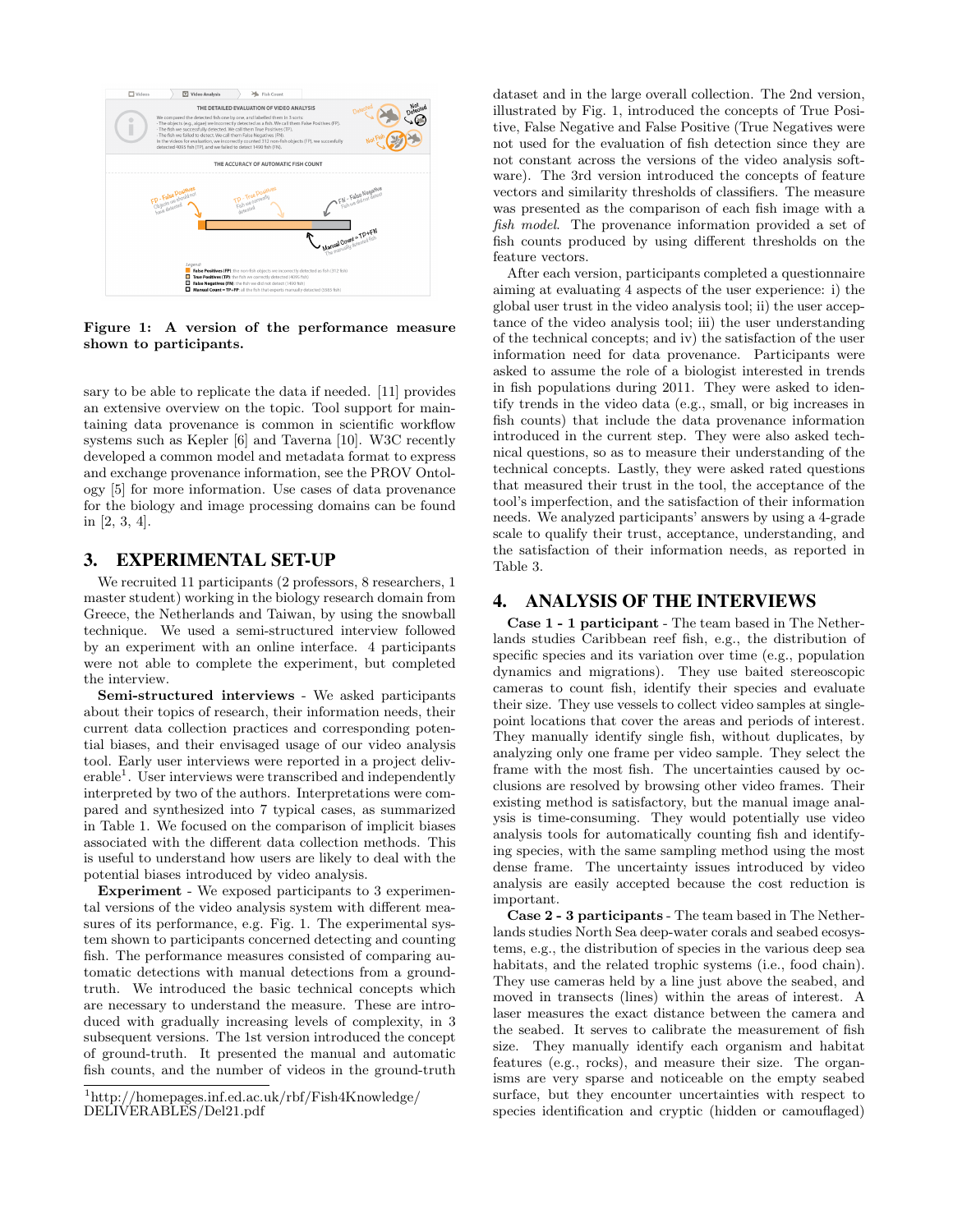|                | Data                                                                                    | Data Collection                                                                                                                    | Sampling                                                             | rapic 1. Danmary or the stadied ease.<br><b>Uncertainty Issues</b>                                            | Research                                                                                  | Potential<br>video                                                                                             |
|----------------|-----------------------------------------------------------------------------------------|------------------------------------------------------------------------------------------------------------------------------------|----------------------------------------------------------------------|---------------------------------------------------------------------------------------------------------------|-------------------------------------------------------------------------------------------|----------------------------------------------------------------------------------------------------------------|
|                |                                                                                         |                                                                                                                                    | Method                                                               |                                                                                                               | <b>Topic</b>                                                                              | analysis                                                                                                       |
| $\mathbf{1}$   | Fish<br>count,<br>Species, Size                                                         | Video<br>Images:<br>baited<br>stereoscopic<br>manual<br>camera.<br>analysis                                                        | Single-<br>point<br>locations                                        | Avoid duplicated detec-<br>tion of single fish. Few<br>overlaps.                                              | Population Dy-<br>namics, Migra-<br>tion                                                  | To avoid manual im-<br>age analysis in cur-<br>rent practices                                                  |
| $\overline{2}$ | Fish<br>count.<br>Species,<br>Other<br>Size,<br>objects                                 | Video<br>Images:<br>lighted camera held<br>close to deep<br>sea<br>floor, calibration of<br>distance to seabed,<br>manual analysis | Transects<br>(along<br>a<br>virtual<br>line)                         | Rare misidentification of<br>Cryptic organ-<br>species.<br>isms.                                              | Population Dy-<br>namics, Trophic<br>Systems                                              | To<br>avoid<br>manual<br>image<br>analysis in<br>current<br>practices.<br>To reduce expensive<br>vessel usage. |
| 3              | Fish<br>count,<br>Species, Size                                                         | Diving<br>observa-<br>handheld<br>tions,<br>camera for backup<br>purposes                                                          | Transects<br>(at)<br>varying<br>depths)                              | Species misidentification.<br>Some species are hiding<br>from divers. Overlapping<br>fish in groups.          | Population Dy-<br>namics, Trophic<br><b>Systems</b>                                       | To analyze existing<br>videos.<br>To avoid<br>diving.                                                          |
| $\overline{4}$ | Fish<br>count,<br>Species,<br>Size, Weight,<br>Bone<br>size,<br>Chemicals,<br>Nutrients | Experimental<br>Fishery with<br>fish<br>dissection                                                                                 | Single-<br>point<br>$loca-$<br>tions<br><b>or</b><br>transects       | Variability of fish catch in<br>same conditions.                                                              | Population Dy-<br>namics, Trophic<br>Systems, Migra-<br>tion, Reproduc-<br>tion           | Excluded due to un-<br>supported or impre-<br>$\!$ cise measurements                                           |
| $\overline{5}$ | Fish<br>count,<br>Species, Size,<br>Weight                                              | Commercial Fish-<br>ery: data for North-<br>Sea fish market                                                                        | Dependent<br><sub>on</sub><br>com-<br>mercial<br>fisheries           | Variability of fish catch.<br>Only commercial species<br>are targeted. Uncommon<br>species are misidentified. | Population Dy-<br>namics, Migra-<br>tion, Reproduc-<br>tion                               | To compensate the<br>biases in the market-<br>dependent sampling                                               |
| 6 <sup>1</sup> | Fish<br>count,<br>Species, Size                                                         | <b>Diving</b><br>Observa-<br>tions                                                                                                 | Single-<br>point<br>$loca-$<br>tions<br><b>or</b><br>transects       | Species misidentification.<br>Some species are hiding<br>from divers. Overlapping<br>fish in groups.          | Population Dy-<br>namics, Trophic<br>systems, Repro-<br>duction, Envi-<br>ronmental event | To avoid diving.                                                                                               |
| $\overline{7}$ | Fish<br>count,<br><b>Species</b>                                                        | Video Images<br>&<br>Commercial Fish-<br>ery: video analysis of<br>fish discarded during<br>on-board fish process-<br>ing          | Dependent<br><sub>on</sub><br>equipped<br>com-<br>mercial<br>vessels | Misidentification<br>of<br>species<br>and<br>non-fish<br>objects                                              | Population Dy-<br>namics                                                                  | Currently<br>exper-<br>imented,<br>needs<br>improvement.                                                       |

#### Table 1: Summary of the studied cases

Table 2: Information needs for biology research topics, and ability of data collection method to address these needs. Video images do not provide the most reliable information.

|                        | <b>Fish Counts</b> | Species Iden- | <b>Behaviour</b>         | <b>Fish Body Size</b>           |  |  |  |  |  |
|------------------------|--------------------|---------------|--------------------------|---------------------------------|--|--|--|--|--|
|                        |                    | tification    | Identification           |                                 |  |  |  |  |  |
| Research Topic         |                    |               |                          |                                 |  |  |  |  |  |
| Population Dynamics    | mandatory          | mandatory     | optional                 | important                       |  |  |  |  |  |
| Trophic Systems        | mandatory          | mandatory     | important                | important                       |  |  |  |  |  |
| Reproduction           | mandatory          | mandatory     | important                | important                       |  |  |  |  |  |
| Migration              | mandatory          | mandatory     | optional                 | optional                        |  |  |  |  |  |
| Environmental Event    | mandatory<br>to    | mandatory     | mandatory<br>to          | mandatory to optional           |  |  |  |  |  |
|                        | optional           |               | optional                 |                                 |  |  |  |  |  |
| Data Collection Method |                    |               |                          |                                 |  |  |  |  |  |
| Commercial Fishery     | $^{+}$             | $^{+}$        |                          | $^{+}$                          |  |  |  |  |  |
| Experimental Fishery   | $^{+}$             | $^{+}$        | $\overline{\phantom{0}}$ | $^{+}$                          |  |  |  |  |  |
| Diving Observation     | $++$               | $^{+}$        | $++$                     | $^{+}$                          |  |  |  |  |  |
| <b>Fish Dissection</b> |                    | $++$          | $\overline{\phantom{0}}$ | $++$                            |  |  |  |  |  |
| Video Image            | $^{+}$             | $^{+}$        | $+$                      | stereoscopic or<br>(ii<br>$+/-$ |  |  |  |  |  |
|                        |                    |               |                          | calibrated vision)              |  |  |  |  |  |

The above signs indicate that the data collection:

+ can supply the information, - can not supply the information, ++ can supply the most reliable information.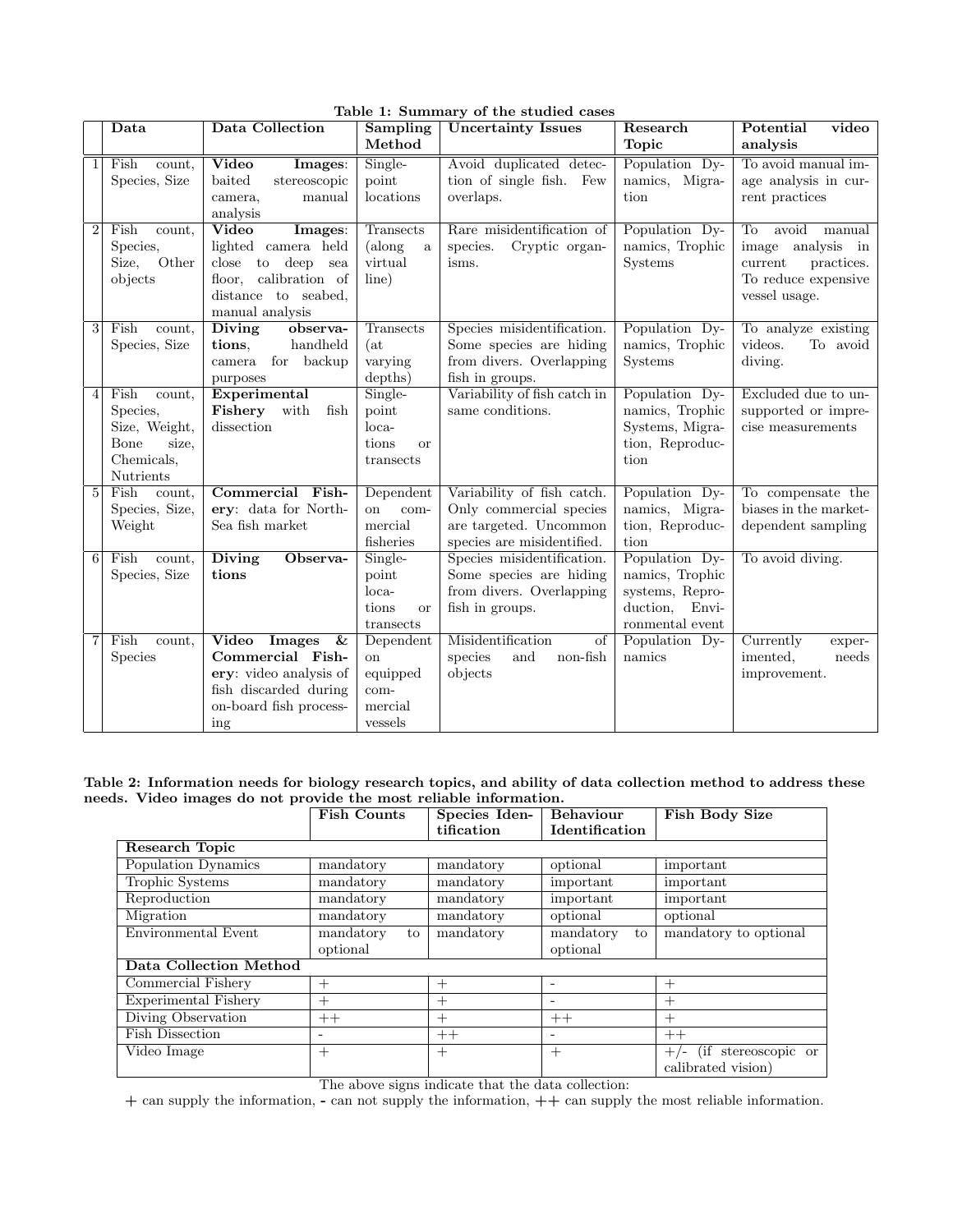organisms. A video browsing tool allows them to manually extract object size by using the size measured in pixels and the camera to seabed distance. The observations and measures are manually collected in spreadsheet files. Their existing method is satisfactory, but the manual image analysis is extremely time-consuming and the vessel is very expensive. They would potentially use a video analysis tool for automatically identifying objects in their video collection, or for designing cheaper data collection methods.

Case 3 - 1 participant - The team based in The Netherlands focuses on commercial fisheries. They study the abundance, distribution, and trophic systems of the Philippines' coral reef fish, and their vulnerability to fishing. They collect diving observations along transects at varying depth. Video cameras are used for backup purposes and occasional refinements of the live observations. The analysis of the diving notes and videos is entirely manual. They encounter uncertainty issues with the missed detection, since many organisms occur simultaneously. They usually approximate the number of fish in dense fish groups with many overlaps. The observable species are different depending on the depth, and it requires an extensive taxonomic knowledge and sample collection to cover their diversity. The data collection method is satisfactory but costly and time-consuming, which limits the quantity of samples. They would potentially use video analysis tools for browsing the video collection, or for designing new data collection methods.

Case 4 - 1 participant - The team based in Greece studies population dynamics, trophic systems, reproduction and physiology of pelagic fish living in the Aegan Sea. They sample and dissect fish from experimental fisheries, as commonly practiced in the marine biology domain. They collect fish at single-point locations or following a stratified sampling method. Fish dissection provides precise identification of look-alike species, and precise measurements of age, fertility and feeding habits. They encounter uncertainty regarding the replicability of fish catch. Fish catches performed under the same conditions (e.g., one after the other) provide highly variable results. This issue is overcome by collecting a sufficient number of samples following accepted sampling methods. This data collection method is costly but satisfactory. Their acceptance of our tool is low because: i) video analysis cannot supply all the data they need, ii) they need a different sampling of the areas of interest, and iii) video analysis introduces uncertainties they can avoid with their existing method.

Case 5 - 2 participants - Their separate teams, based in The Netherlands, conduct similar studies of population dynamics in the North Sea. They collect fish counts from commercial fisheries, as practiced for decades in the marine biology domain. The large amount of available data supports the study of population dynamics, migration and reproduction. Commercial fisheries target only specific species. Thus they encounter uncertainty issues with respect to the uneven sampling of species, areas, depths and environmental conditions. Unusual species are often misidentified, but the amount of data allows statistical methods to overcome this issue. This data collection method is satisfactory, but could be complemented by video analysis tools for compensating the sampling biases.

Case 6 - 2 participants - Their separate teams, based in Taiwan and The Netherlands, conduct similar studies of coral reef ecosystems. They study population dynamics, interactions between species (trophic systems, reproduction), migration patterns, and vulnerability to environmental changes. They collect fish counts, species identification and approximated fish size from diving observations. They collect data at single-point locations or in transects. They encounter uncertainty issues regarding missed detections, multiple detection of single fish, species misidentification, and some species are likely to avoid divers, thus biasing the collected data. These issues are tackled by methods to evaluate the potential errors, such as comparing data from different sources. They would potentially use video analysis tools to reduce data collection costs, and for collecting larger numbers of samples.

Case 7 - 1 participant - The team based in The Netherlands studies population dynamics and the vulnerability of the Wadden Sea fish to fisheries. They collect data from industrial waste of commercial fisheries. This data collection method is currently under development. It uses common CCTV cameras to record individuals falling out of the nets, or being discarded during industrial fish sorting. They manually count fish and identify species, while they are developing video analysis software to address this task. With their video analysis tool, they encounter important uncertainty issues regarding the misidentification of species and non-fish objects. This is due to the speed at which fish pass by the camera during industrial processes.

## 5. ANALYSIS OF THE EXPERIMENT

Trust - Most participants did not trust the tool. The details introduced at Step 2, using version 2 of the explanation, Fig. 1, did not improve user trust. At Step 3, however, user trust was improved in 4 cases out of 7, and worsened in 1 case. The most skeptical participants showed a very good understanding of the technical details (cases 6a, 6b, 7a), whereas the most confident participants showed a poor understanding (cases 2, 4 and 7b).

Acceptance - Most participants would accept to use the tool for scientific purposes, even though the presentation stated that the evaluated count missed 27% of the fish. The details introduced at Step 2 had no major impact, but at Step 3 acceptance was improved in 2 cases. All participants answered that amongst the 3 presentations they would choose to work with the provenance information of the 3rd step. The availability of alternative fish counts for several thresholds was important for participants, as they can choose the most appropriate threshold for their case (e.g., "I want you to give me as many lines as possible and I will decide which one to use"). All participants that were already using videos in their research showed a high level of acceptance (cases 2-4). The most reticent participants showed a low level of trust (cases 6a and 7a).

Understanding - At all steps, most participants had difficulties understanding the technical concepts in the presentation. We also observed many misunderstandings of the technical questions of the questionnaires. They needed a long time to think, to read the explanations several times, and extra oral explanations. Most participants showed difficulties with recalling the definition of new terms we introduced (e.g., False Positives). Step 1 was better understood but its basic concepts were not grasped by 2 participants. The participants with an excellent understanding were already familiar with the technical concepts (cases 6a-6b).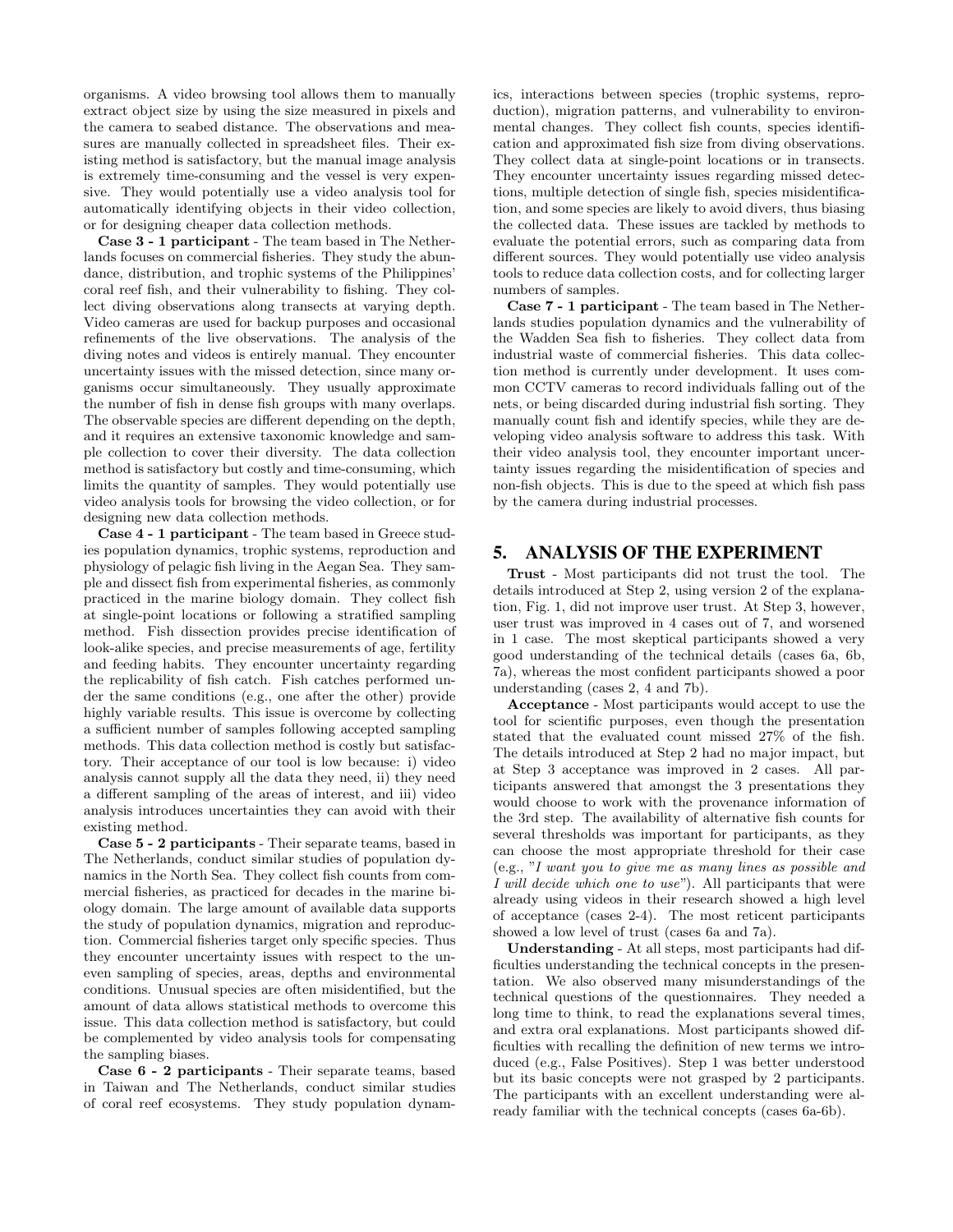|                | Trust   |        |        | Acceptance |        | Understanding |        | Information Need |                    |         |         |                  |
|----------------|---------|--------|--------|------------|--------|---------------|--------|------------------|--------------------|---------|---------|------------------|
| Case           | Step 1  | Step 2 | Step 3 | Step 1     | Step 2 | Step 3        | Step 1 | Step 2           | Step $3 \parallel$ | Step 1  | Step 2  | Step 3           |
| $\Omega$       |         |        | -      |            |        |               |        |                  |                    | $^{++}$ | $^{++}$ |                  |
| 3              |         |        |        |            |        |               |        |                  |                    | $^{++}$ |         |                  |
|                | $^{++}$ | $+ +$  | $+ +$  | $+ +$      | $+ +$  | $- -$         |        |                  |                    |         |         |                  |
| 6a             |         |        | -      | -          |        |               | $+ +$  | $^{++}$          | $^{++}$            |         | --      |                  |
| 6 <sub>b</sub> |         |        |        |            |        |               | $+ +$  | $+ +$            | $+ +$              | $^{++}$ | $+ +$   | $^{\mathrm{++}}$ |
| 7a             |         |        |        | -          |        |               |        |                  |                    | $^{++}$ | $+ +$   | $+ +$            |
| 7b             |         |        |        |            |        |               |        |                  |                    | $^{++}$ |         |                  |

Table 3: Qualitative analysis of the experiment

Information needs - All participants expressed a strong need for more information, at all step of the experiment. They mostly wanted information concerned aspects not covered by the given explanations. This concerned a variety of topics, such as the techniques used by the video analysis, the ground-truth quality and collection method, camera settings, or more evaluation data (e.g., compare with diving observations, apply statistical metrics). Most of the participants expressed the need for means and standard deviations over samples, to visualize error bars. Two participants mentioned that they would ask the help of an expert if the evaluation of the technical details is too complex or too long.

#### 6. DESIGN IMPLICATIONS

The video analysis tool is very likely to be accepted by marine biologists for their scientific study, despite the difficulties in understanding and trusting the video processing techniques and the lack of additional provenance information. Marine biologists are used to dealing with uncertainty, as underwater ecosystems are difficult to access and direct observation is often impossible. Their widely-accepted and commonly-used data collection methods can contain significant biases, such as the under-estimation of some species (e.g., diving observation, experimental and commercial fishery). Biologists usually cope with these uncertainties by applying robust statistical methods, by collecting extensive numbers of sample, and by correlating different data sources. The uncertainty of video analysis data is comparable to their usual data collection method. Users can cope with video analysis error rates and imprecise data if the targeted subjects can be observed in a large data collection. Biologists referred to this acceptance of uncertainty as a tradeoff between precision (small magnitude of errors, e.g., small error bar) and accuracy (measurements target the right features, e.g., the right set of species and habitats).

Users need data provenance information that describes both the sampling method and the potential errors in video data. The description of the sampling method supports users in controlling that the targeted subjects can be observed in the collected data. It concerns the coverage of the video collection and of the extracted features. The description of potential errors must support users in differentiating trends from noise in the data, and identifying meaningful patterns. It includes the ROC-like evaluation of video analysis performance, which lead to having users dealing with concepts such False Positive and True Positive, False Alarm Rate and Detection Rate, features vectors and classifiers. These concepts are different from their usual statistical techniques, such as mean and standard deviation. It requires biologists to deal with technical concepts beyond their current



Figure 2: A prototype of our user interface.

expertise. This adds complexity to user tasks and reduces the usability of the video analysis tool. To maintain the usability despite the complex data provenance information, our strategy is to design a user interface that allows users to become experts in understanding how low-level data can provide high-level information, and what video data analysis can be performed. This complex information is delivered by explaining each step of the video processing, thus organizing information in simpler content with a logical structure.

We identified 5 levels of video information processing and interpretation, as shown in Table 4. Each level addresses specific information needs with specific video data, and implies specific uncertainty issues. Each level uses the data processed by lower levels. The identification of these levels of information provides guidelines for the design of the video search tool. When answering user information needs, the video search tool must provide information from the right level(s) of information, and with the data provenance that addresses the uncertainty issues implied at each level. The uncertainty issues related to the sampling method concern mainly the collection of video images on level 1. The uncertainty issues related to the ROC evaluation concern mainly levels 2 to 3. The strategy to cope with uncertainty issues depends on each specific user need. It can be applied by visualizing and correlating several sets of relevant data, i.e., at levels 5 and 6. For instance, it can consist of gathering several fish counts each day at 11pm and comparing the mean and standard deviation over days and cameras.

These insights were applied in the design of our user interface, as illustrated in Fig. 2 From the identified levels of information, we derived the user interface functionalities needed to answer user information needs. The access to information is organized in 5 tabs. The 1st tab addresses the